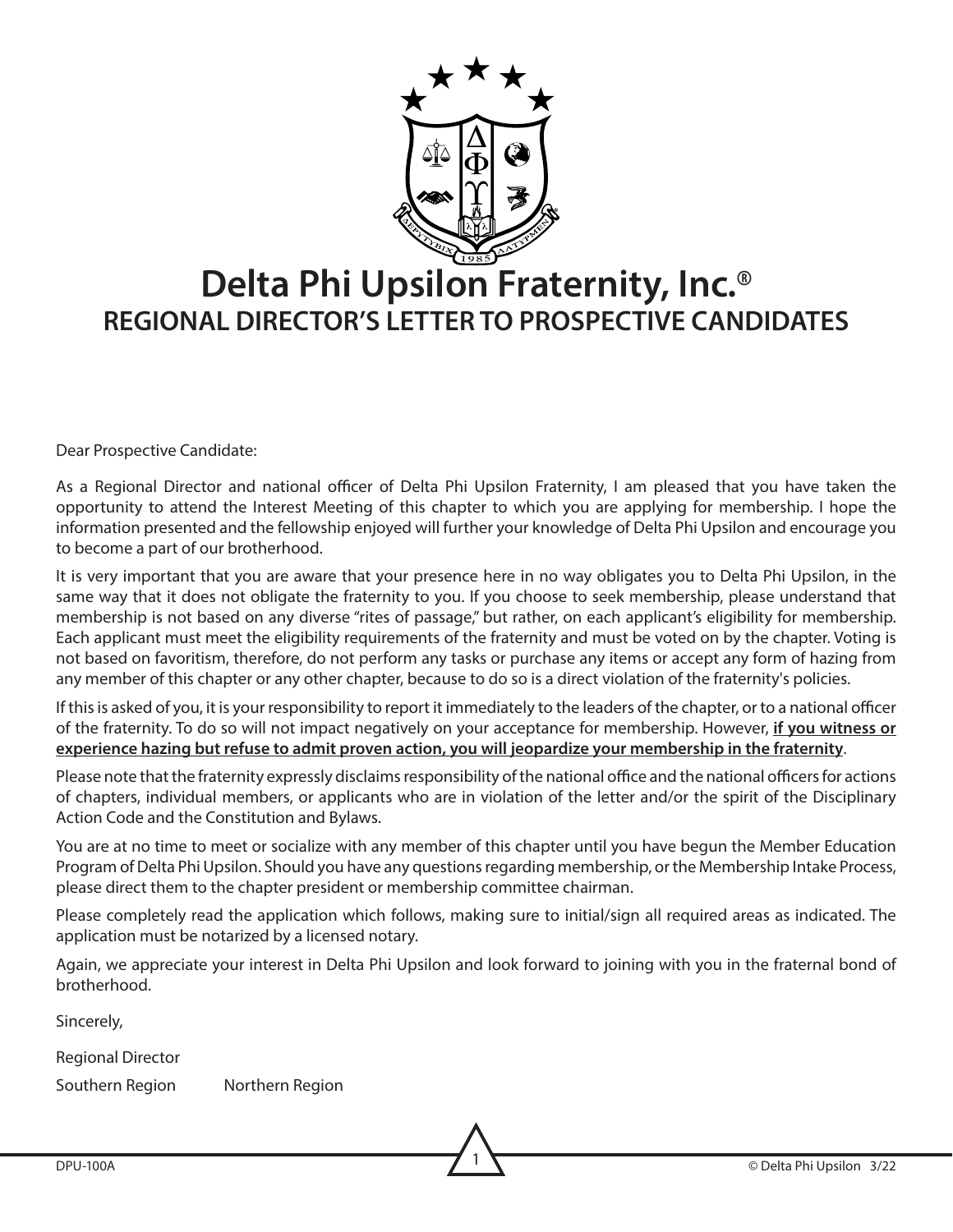#### **WELCOME TO DELTA PHI UPSILON**

hank you for applying for r<br>Phi Upsilon Fraternity! This is<br>membership process and we e<br>welcoming you to our brotherhood. hank you for applying for membership in Delta Phi Upsilon Fraternity! This is the first step in the membership process and we eagerly look forward to

Delta Phi Upsilon was founded on the campus of Florida State University in Tallahassee, Florida, when Trevor Alexander Charles gathered his friends together to share his idea for the creation of a organization that could serve as the vehicle through which gay men of color would be empowered, through the fraternal experience, to act as the impetus to change, leadership and service in the LGBT community.

Since that time, Delta Phi Upsilon has grown to become the premier and largest fraternal organization for gay men of color in the United States. With a steadily growing membership, the fraternity is committed to recruiting the most intelligent, talented and service-minded members that our community has to offer.

**Our Mission Statement**: Founded by Black gay men, Delta Phi Upsilon's mission is to provide a safe space for gay, queer, and Same Gender Loving men of color that educates, empowers, and focuses on issues that affect the LGBTQ community.

**Our Vision Statement**: To become the nation's premier fraternity promoting unity, education, and action, within the LGBTQ community.

**Our Core Values**: D-SPACE Diversity, Service, Pride, Advancement, Community, Equity.

#### **Our National Program**

Delta Phi Upsilon employs a cohesive set of programing initiatives that are executed annually by its members and regions. These include:



- ∆ *Black Boy R.I.S.E. Brunch* an inspiring event that draws on the spirit of our community focused on four pillars: Responsibility, Impact, Self-Respect, and Excellence (R.I.S.E.).
- ∆ *Reel Talk Screening & Community Panel Discussion* - aimed at promoting positive images of LGBTQIA+ people of color in film, and addressing the use of derogatory language and stereotypes through film screenings and discussion panels.
- ∆ *Delta Donates* an initiative that offers creative and effective philanthropic solutions to selected service organizations. Current organizations benefiting from this initiative include Black Lives Matter and True Colors United.

Your successful advancement through the application process depends on us receiving a completed application from you, so please be sure to completely read the application, paying attention to all the required supporting documentation. **Be sure to answer all questions that apply to you**.

The completed application and all documentation should be returned to the chapter **by its published deadline date**.

#### **GENERAL INSTRUCTIONS**

- 1. This application is intended only for the candidate who requested it. The application should not be duplicated for and/or transferred to another candidate.
- 2. It is your responsibility to present the most complete and professional application package possible.
- 3. All applicable requested documents must be submitted to the Chapter President or Membership Chairman by the deadline date, as advised during the chapter's Interest Meeting.
- 4. Application packages that are not complete or not representing the high concepts and ideals of Delta Phi Upsilon Fraternity will be rejected.
- 5. All requested information must be submitted in a sealed 9"x12" envelope, with the applicant's full name on the front of the envelope.
- 6. All necessary forms are provided to you during the Interest Meeting. Applicants are not to request forms from individual members of Delta Phi Upsilon. No other forms other than those requested may be submitted. Additional documents and materials submitted will not enhance your standing and therefore will not be accepted or reviewed.
- 7. No monies should be given to members other than those indicated to you in official chapter correspondence.
- 8. Please do not contact any officer or member of the chapter for a status on your application. You will be contacted by the chapter at the appropriate time.
- 9. This application supersedes all previous versions.

#### **ELIGIBILITY FOR MEMBERSHIP**

Any man may be presented as a candidate for membership in Delta Phi Upsilon provided that he:

- $\Delta$  Is a man who has reached the age of 18;
- $\Delta$  Is a positive role model for gay men;
- ∆ Is able to actively participate in the financial growth of Delta Phi Upsilon;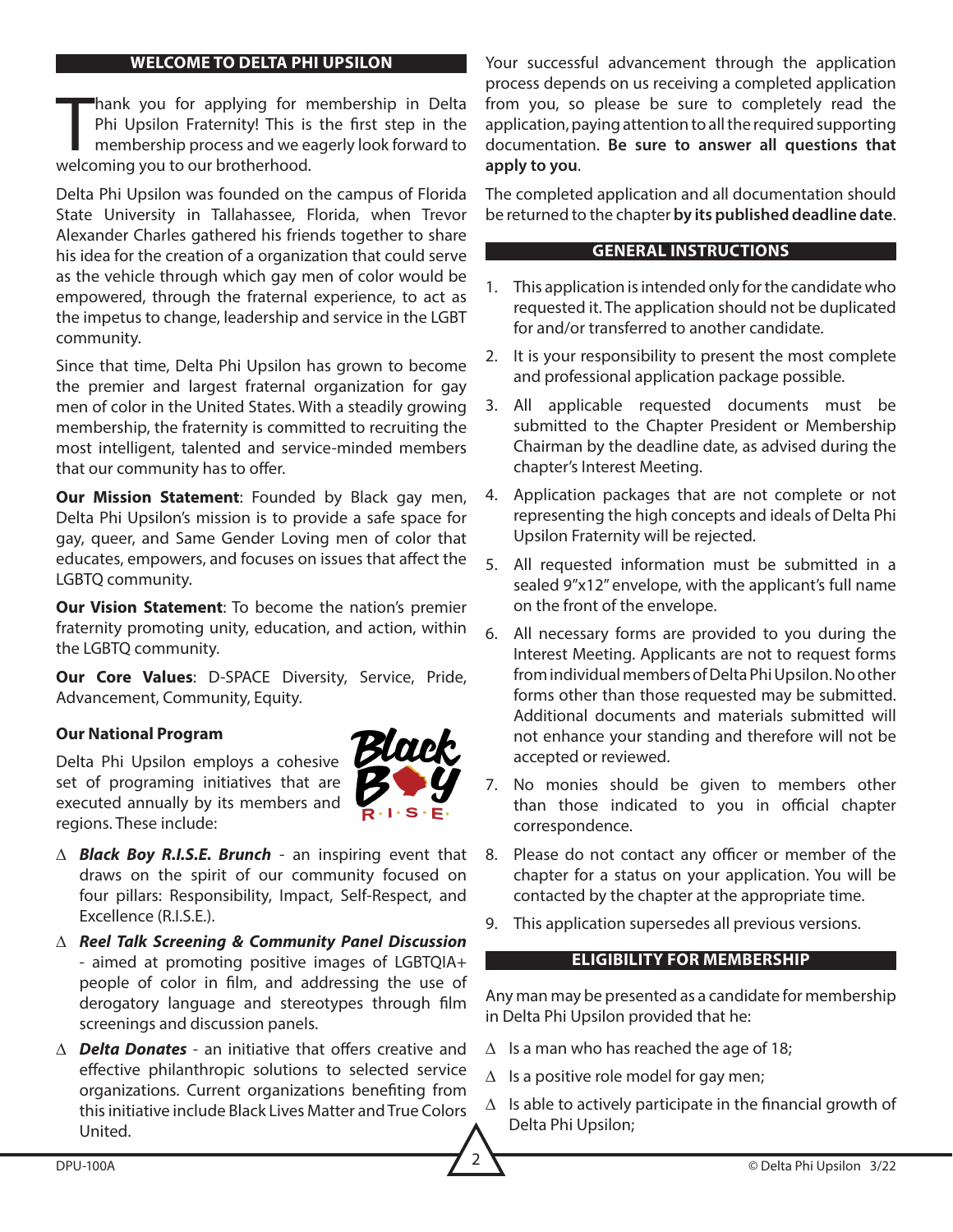- ∆ Is willing to participate in chapter, regional and national activities;
- ∆ Is registered to vote, if eligible and qualified;
- ∆ Possesses great potential in the area of community service;
- ∆ Possesses talents, skills and qualities of leadership which are beneficial to Delta Phi Upsilon;
- ∆ Submits a completed Membership Application to the chapter.

## **THE APPLICATION PACKET**

Complete the application and provide information as requested. In addition to completing the appended application form and paying the membership fee, the male applicant must submit the following items with his application package:

- ∆ *Letter of Interest*: Should state why the applicant believes that he would be an excellent candidate for membership and what talents/skills/characteristics he possesses that would be an asset to the fraternity.
- ∆ *A current résumé*.
- ∆ *A current passport-size photo*, head shot only.
- ∆ *A copy of his current voter registration card*, if eligible.
- ∆ *Letters of Recommendation*: Two (2) letters of recommendation must be submitted with each applicant's packet.
	- 1. Letters must be typed on 8 ½" x 11" paper (letterhead stationery preferred), include the applicant's name, as well as the recommender's full name, title, address, email address, current telephone number, signature and date of signing.
	- 2. Recommenders may include, but are not limited to: financially active members of Delta Phi Upsilon Fraternity, high school teachers, counselors, or administrators; college professors, advisors, or administrators; members of the clergy, or your employer.
	- 3. It is the applicant's responsibility to inform his recommender(s) of the due date for his letters of recommendation.
- ∆ *Campus/Community Activity (CCAF) Form*: Candidates must demonstrate ability in the area of community service. Form(s) must be given to the director(s) or advisor(s) of the activity or program for completion. All applicants must submit at least one fully completed CCAF form. No more than 5 forms may be submitted.
	- 1. The activity or program supervisor's signature, title,

email address, current telephone number, and date of signing must follow each documented activity or program listed on the form.

- 2. A person who completes a CCAF form may also write a letter of recommendation.
- 3. The applicant must also sign and date the completed form.
- 4. Note: Only campus/community activity within the two (2) years immediately preceding the application for membership is to be reported.

## **THE MEMBERSHIP INTAKE PROCESS**

## **Overview**

Under the direction of the chapter president, the chairman of the membership committee is charged with the instruction and education of all qualified candidates for membership into Delta Phi Upsilon Fraternity, through a nationally approved Member Education Program (MEP).

The major objective of the MEP is to implement the organizational mission of developing leaders while emphasizing the rich history of the Fraternity, promoting brotherhood and academic excellence while providing advocacy and service to the communities we serve.

## **The specific goals of the MEP are:**

- 1. Introduce certified candidates to the Fraternity's leadership structure, rules, regulations, historical legacy and traditions;
- 2. Present certified candidates with efficient and effective methods to develop and sustain their chapters through program design and implementation activities;
- 3. Assist certified candidates in their social, academic and professional development;
- 4. Empower certified candidates to participate at high functioning levels in the Fraternity's national programs, fraternal competitions, and special projects.
- 5. Stimulate the interest, enthusiasm and commitment of certified candidates in the future of Delta Phi Upsilon Fraternity.

The core curriculum of the MEP is designed to help advance the Fraternity's mission while fulfilling the above goals. Candidates are expected to be prepared to fully participate in the MEPs core meeting curriculum that concentrates on fraternal history, member and organizational identity, national service program and special project design and implementation, public relations and marketing, and chapter operations and management. Candidate preparation involves the following: